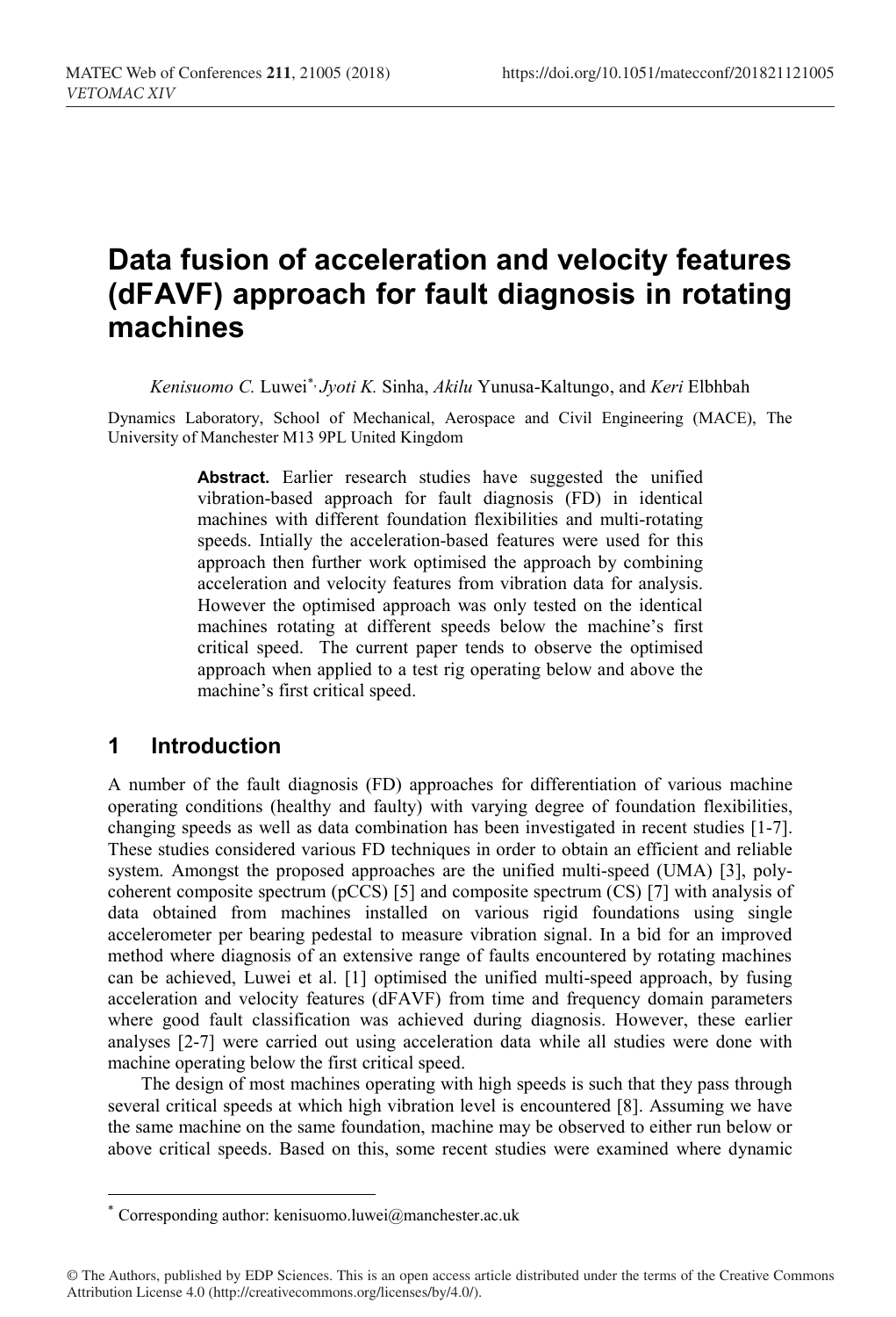characterisation to identify critical speeds and mode shape at various critical speeds with challenges in FD for such scenario is presented [8-10, 12].

 The present study extends from earlier studies [2-3] with the aim of carrying out fault diagnosis on vibration data measured below and above the machine's first critical speed using data fusion of acceleration and velocity features (dFAVF) analysis. This paper presents the test rig, faults simulated, experiments conducted, data analysis and observations made from this study.

# **2 Experimental rig and fault simulation**

The test rig for current study as shown in Figure 1 is located in the Dynamics Laboratory at The University of Manchester (UK). In order to foster direct comparison between previous studies [2-7] and current one, the experimental rig used is quite similar to that used in previous studies [2-7] with regards to component location i.e motor, bearings (Bg1 – Bg4), couplers (C1 and C2) and sizes in discs (125mm diameter and 14mm thick) and shaft (1000 mm long, 500 mm short, and both having 20 mm diameter). However, as opposed to the rigid flange bearing mounting of the anti-friction bearing in earlier studies, the current study used 4 flexible springs connection thus increasing foundation flexibility as can be seen in Figure 2**.** 



**Figure 1.** Experimental rig in dynamics laboratory at The University of Manchester



**Figure 2.** Bearing pedestal showing spring connections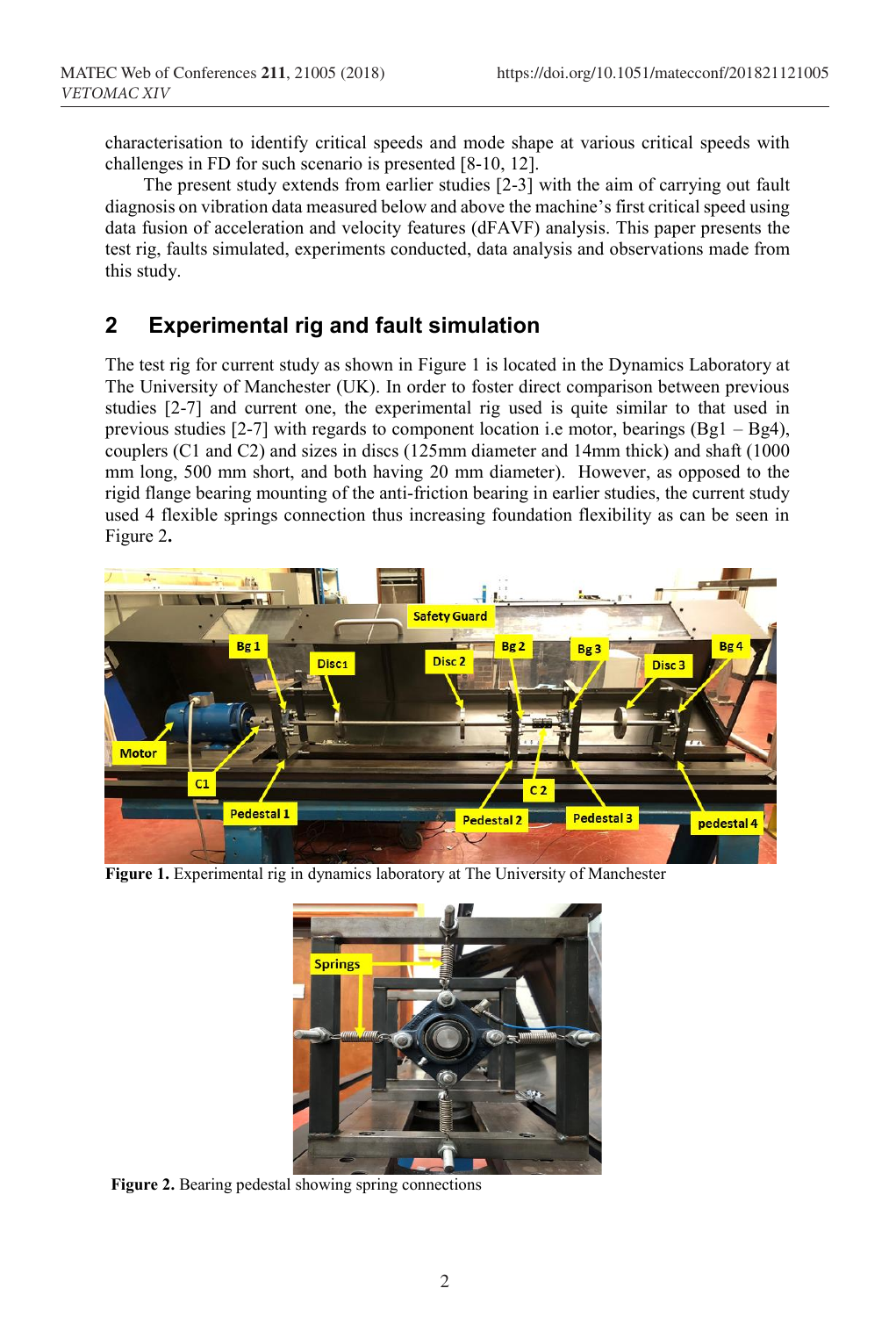A dynamic characterisation of the test rig was carried out by conducting modal tests [12]. The first five bending natural frequencies identified by the modal tested are 11.52 Hz, 18.62Hz, 30.75 Hz, 49.13 Hz and 85.83 Hz. A typical frequency response function (FRF) plot derived from the modal tests is shown in Figure 3**.**



Figure 3. A typical Frequency Response Function (FRF) plot of the measured acceleration response at a location to the applied force in the modal tests

 Considering the natural frequencies, three running speeds were selected; one below and two above the first critical speed i.e. at 450 RPM (7.5 Hz) below the first critical speed, 900 RPM (15 Hz) above the first critical speed and 1350 RPM (22.5 Hz) above the second critical speed. Six conditions were simulated during the tests which are sumarised in Table 1. Each condition was tested independently of the other at the three selected speeds. The vibration responses at each bearing pedestal were collected using single accelerometer mounted on each bearing for these tests for further analysis. The accelerometer was mounted at 45 degree from the horizontal and vertical direction and vibration data was collected for the test conditions listed in Table 1.

| $\bf No$     | Condition            | Code  | <b>Description</b>                       |
|--------------|----------------------|-------|------------------------------------------|
|              | Residual             | RMRU  | Reference healthy case having<br>some    |
|              | Misalignment         |       | misalignment and residual<br>residual    |
|              | Residual Unbalance   |       | unbalance                                |
|              | Unbalance            | Unb   | $1.5 \times 10^{-3}$ kgm at $30^{0}$     |
| $\mathbf{3}$ | Misalignment         | M     | Parallel Misalignment with Bg1 displaced |
|              |                      |       | 0.8mm in vertical direction              |
|              | Crack near           | CBg1  | 0.34mm wide x 4mm deep notch with        |
|              | Bearing1             |       | 0.33mm shim glued (on rotor near Bg1)    |
|              | Crack near           | CBg2  | 0.34mm wide x 4mm deep notch with        |
|              | Bearing <sub>2</sub> |       | 0.33mm shim glued (on rotor near Bg2)    |
|              | Rub near Disc1       | RubD1 | Perspex blade on rotor near Disc1        |

**Table 1.** List of different tests conditions

## **3 Data analysis and observation**

Typical spectra for acceleration and velocity (RMRU and different faulty conditions) computed from the measured acceleration vibration signals for the test rig at rotating speed of 900 RPM (15 Hz) are shown in **Figures 4-5.**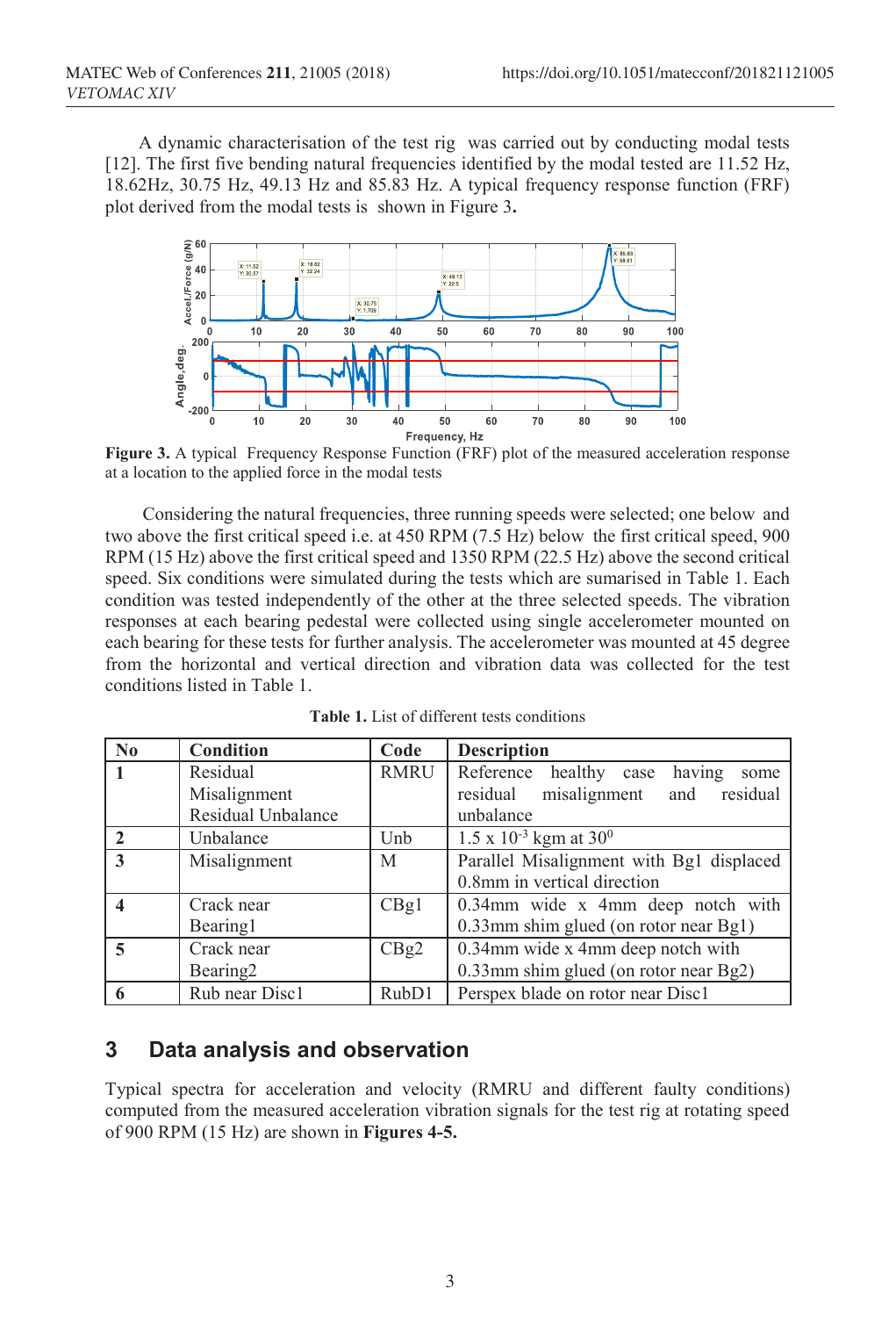

**Figure 4.** Measured acceleration spectra plots at Bearing 3 (a) H (b) M (c) Unb (d) CBg1 (e) CBg2 (f) RubD1



**Figure 5.** Measured velocity spectra plots at Bearing 3 (a) H (b) M (c) Unb (d) CBg1 (e) CBg2 (f) RubD1

The spectra in Figures 4-5 show some differences but based on the spectrum analysis it is generally difficult to do the diagnosis unless the trended data are not available. Besides these inadequacies, there is also the challenge of generating several spectra for FD. Hence the earlier optimised approach for the FD is applied again on the current experimental data.

 Features were extracted from time and frequency domain parameters as suggested earlier studies [2-3]. The root mean square, crest factor and kurtosis were computed as the time domain features from the measured acceleration data as the acceleration is a good indicator of impulsive and high frequencies content in the signal. Similarly, the spectrum energy and the amplitudes at 1x to 5x harmonics which formed the velocity spectrum were considered as the frequency domain features. The velocity parameters are generally considered as good indicators for the rotor related faults. These time domain and frequency domain analysis features were then adopted in developing a data matrix which was further inputed into principal component analysis (PCA) for classification of machine condition. The aim of PCA is to achieve dimensionality reduction of a data set where large and complex variables are transformed to new sets of uncorrelated variables called principal components (PCs) with the first set of PCs carrying a larger variance of the overall data [3,11].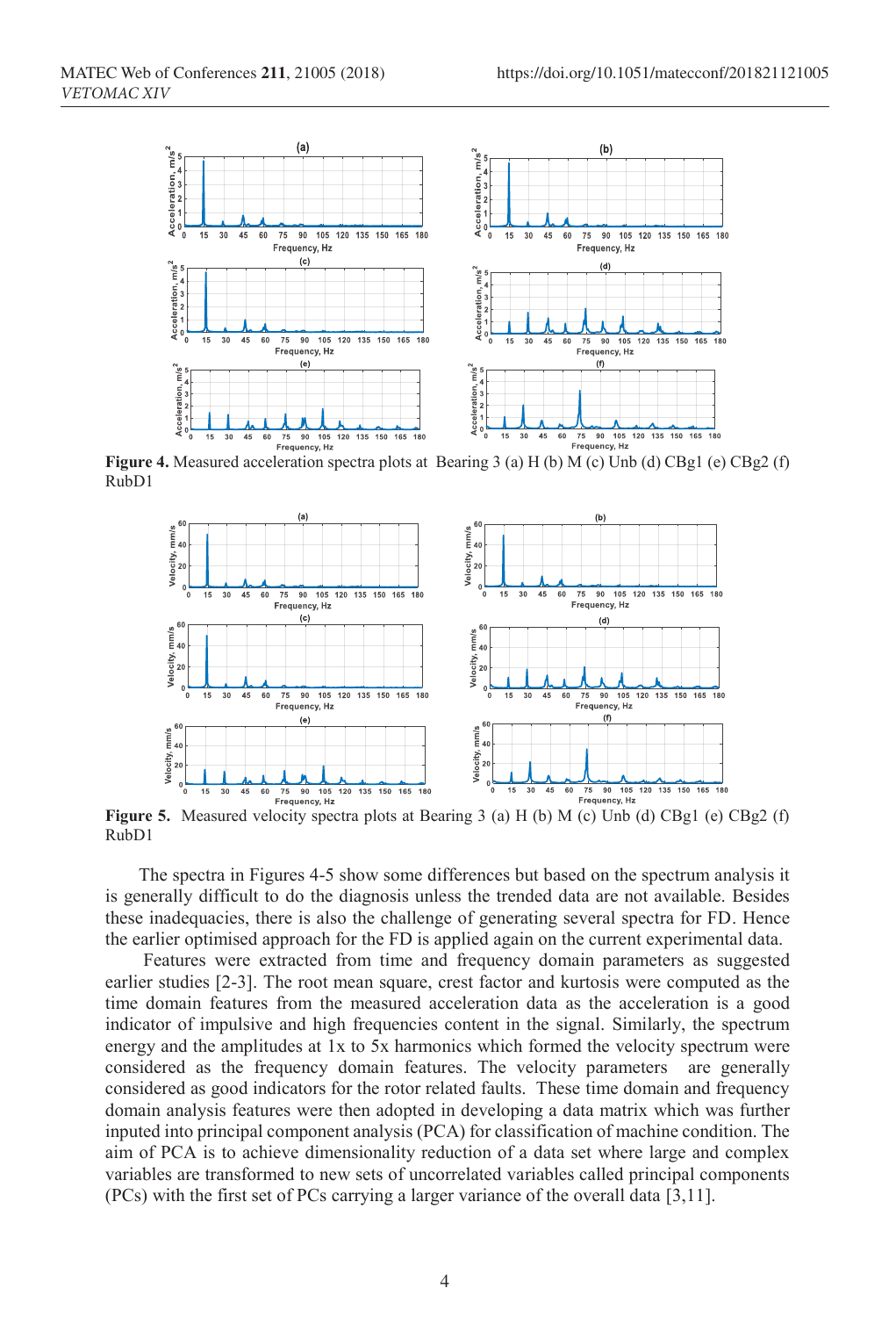Given a data matrix **F**, with features *F*1, *F*2, *F*3…*F36* per set of data from *D1 to D20* with  $C_1$  representing a particular machine condition and at a particular rotating speed  $S_l$ , a mathematical representation of individual features used in building the data matrix at a particular condition  $(C_1)$  and a particular speed  $(S_i)$  is presented in eq. (1) as:

$$
F_{C_1S_1} = \begin{bmatrix} F_{1_{D1}} & \cdots & F_{36_{D_1}} \\ \vdots & \ddots & \vdots \\ F_{1_{D_{20}}} & \cdots & F_{36_{D_{20}}} \end{bmatrix}_{C_1S_1}
$$
 (1)

$$
\mathbf{F} = \begin{bmatrix} F_{C_1 S_1} & \cdots & F_{C_1 S_3} \\ \vdots & \ddots & \vdots \\ F_{C_6 S_1} & \cdots & F_{C_6 S_3} \end{bmatrix}
$$
 (2)

Eq. (2) shows the computation of the overall data matrix with all features including all simulated machine conditions and all rotating speeds. In this analysis, 9 features per bearing were used and with 4 bearings  $(Bg1 - Bg4)$  the total number of features, F is equal to 4 x 9  $= 36$ . Similarly, the number of data set per machine condition is 20 and there are 6 machine conditions  $(C_1 - C_6)$  so that the total number of data sets for all cases is equal to 20 x 6 = 120. Thus, fusion of acceleration and velocity features at all speeds and all experimentally simulated test conditions gave a 120 x 108 data matrix. So that a plot of PC1 versus PC2 that was carried out presented useful insight and clear classification between each simulated machine condition as shown in Figure 6.



**Figure 6.** Classification of test rig healthy and faulty conditions (a) all experimentally simulated conditions (b) zoomed view of misalignment (M) and unbalance (Unb) conditions.

Figure 6 is a typical representation of PC1 versus PC2 plot computed from the dFAVF approach. In Figure 6(a), all experimentally simulated test conditions are seen to have very good clustering of individual cases and exceptional separation from other test conditions except between the unbalance (Unb) and the misalignment (M) conditions. However, the zoomed view in Figure 6(b) shows clear separation between the Unb and M indicating their independent clustering. This observation reveals that the dFAVF approach is also useful for effective diagnosis in fault classification of rotating machine operating below and above the machine first critical speed.

#### **4 Conclusion**

The current paper clearly demonstrates the usefulness of the data fusion of acceleration and velocity features analysis (dFAVF) approach in the machine FD. Notwithstanding the fact